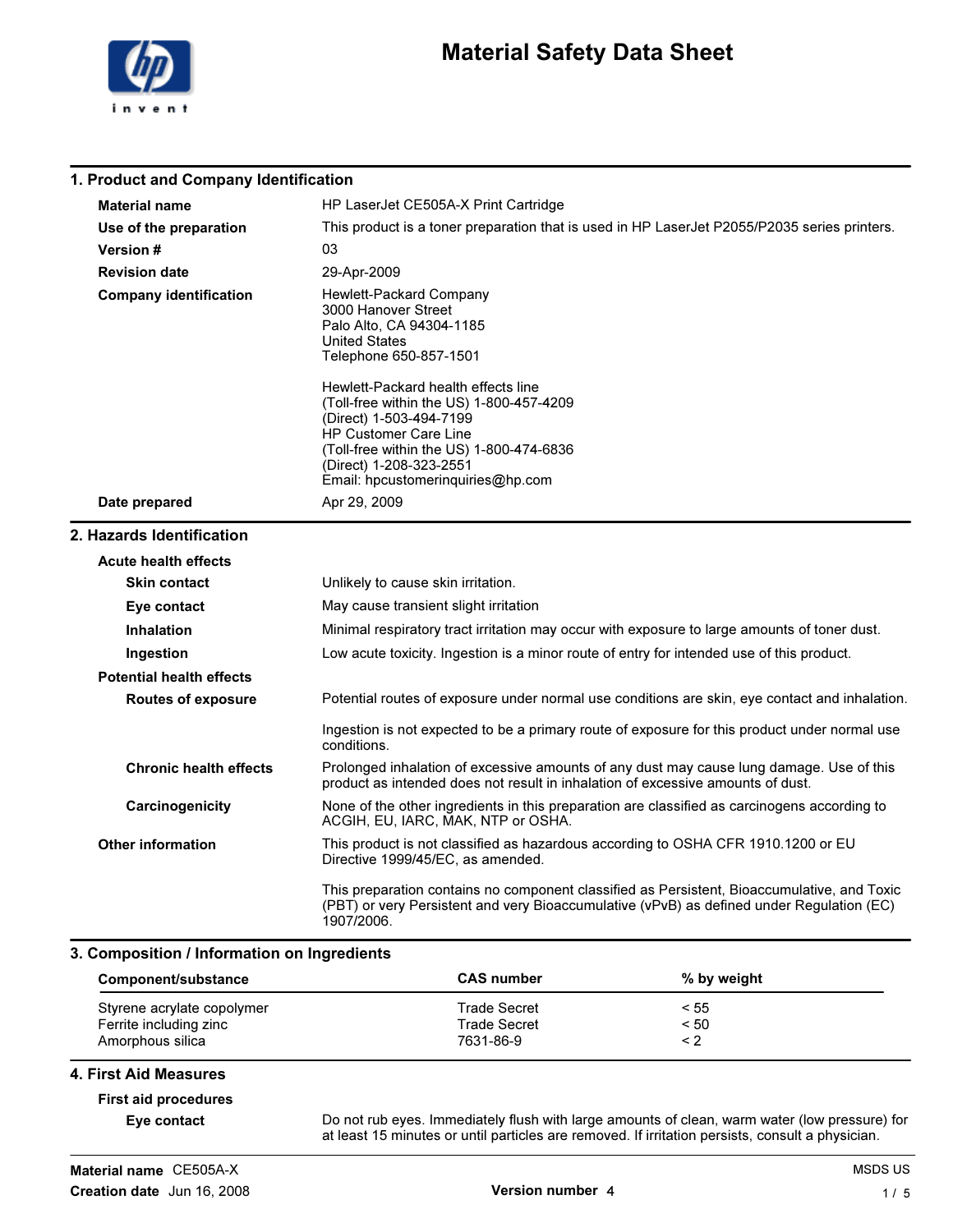|                                                                                               | <b>Material Safety Data Sheet</b>                                                                                                                                                                                                                                                                                                    |
|-----------------------------------------------------------------------------------------------|--------------------------------------------------------------------------------------------------------------------------------------------------------------------------------------------------------------------------------------------------------------------------------------------------------------------------------------|
| in vent                                                                                       |                                                                                                                                                                                                                                                                                                                                      |
| <b>Skin contact</b>                                                                           | Wash affected areas thoroughly with mild soap and water. Get medical attention if irritation<br>develops or persists.                                                                                                                                                                                                                |
| <b>Inhalation</b>                                                                             | Move person to fresh air immediately. If irritation persists, consult a physician.                                                                                                                                                                                                                                                   |
| Ingestion                                                                                     | Rinse mouth out with water. Drink one to two glasses of water. If symptoms occur, consult a<br>physician.                                                                                                                                                                                                                            |
| 5. Fire Fighting Measures                                                                     |                                                                                                                                                                                                                                                                                                                                      |
| <b>Flash point and method</b>                                                                 | Not applicable                                                                                                                                                                                                                                                                                                                       |
| <b>Hazardous combustion</b><br>products                                                       | Carbon monoxide and carbon dioxide.                                                                                                                                                                                                                                                                                                  |
| <b>Flammable properties</b>                                                                   | Like most organic material in powder form, toner can form explosive dust-air mixtures when<br>finely dispersed in air.                                                                                                                                                                                                               |
| <b>Extinguishing media</b><br>Suitable extinguishing<br>media                                 | CO2, water, or dry chemical                                                                                                                                                                                                                                                                                                          |
| Unsuitable extinguishing<br>media                                                             | None known.                                                                                                                                                                                                                                                                                                                          |
| Unusual fire and explosion<br>hazard                                                          | Like most organic material in powder form, toner can form explosive dust-air mixtures when<br>finely dispersed in air.                                                                                                                                                                                                               |
| <b>Protection of firefighters</b><br>Protective equipment and<br>precautions for firefighters | If fire occurs in the printer, treat as an electrical fire.                                                                                                                                                                                                                                                                          |
| <b>Special firefighting procedures</b>                                                        | None established.                                                                                                                                                                                                                                                                                                                    |
| 6. Accidental Release Measures                                                                |                                                                                                                                                                                                                                                                                                                                      |
| <b>Personal precautions</b>                                                                   | Minimize dust generation and accumulation.                                                                                                                                                                                                                                                                                           |
| <b>Environmental precautions</b>                                                              | Do not flush into surface water or sanitary sewer system. See also section 13 Disposal<br>considerations.                                                                                                                                                                                                                            |
| <b>Other information</b>                                                                      | Slowly vacuum or sweep the material into a bag or other sealed container. Clean remainder<br>with a damp cloth or vacuum cleaner. If a vacuum is used, the motor must be rated as dust<br>explosion-proof. Fine powder can form explosive dust-air mixtures. Dispose of in compliance<br>with federal, state, and local regulations. |
| 7. Handling and Storage                                                                       |                                                                                                                                                                                                                                                                                                                                      |
| <b>Handling</b>                                                                               | Keep out of the reach of children. Avoid inhalation of dust and contact with skin and eyes. Use<br>with adequate ventilation. Keep away from excessive heat, sparks, and open flames.                                                                                                                                                |
| <b>Storage</b>                                                                                | Keep out of the reach of children. Keep tightly closed and dry. Store away from strong<br>oxidizers. Store at room temperature.                                                                                                                                                                                                      |
| 8. Exposure Controls / Personal Protection                                                    |                                                                                                                                                                                                                                                                                                                                      |
| <b>Exposure guidelines</b>                                                                    | USA OSHA (TWA/PEL): 15 mg/m3 (Total Dust), 5 mg/m3 (Respirable Fraction)                                                                                                                                                                                                                                                             |
|                                                                                               | ACGIH (TWA/TLV): 10 mg/m3 (Inhalable Particulate), 3 mg/m3 (Respirable Particulate)                                                                                                                                                                                                                                                  |
|                                                                                               | Amorphous silica: USA OSHA (TWA/PEL): 20 mppcf 80 (mg/m3)/%SiO2, ACGIH<br>(TWA/TLV): 10 mg/m3                                                                                                                                                                                                                                        |
| Personal protective equipment<br>General                                                      | No personal respiratory protective equipment required under normal conditions of use.                                                                                                                                                                                                                                                |
| 9. Physical & Chemical Properties                                                             |                                                                                                                                                                                                                                                                                                                                      |
| Appearance                                                                                    | Fine powder                                                                                                                                                                                                                                                                                                                          |
| Color                                                                                         | <b>Black</b>                                                                                                                                                                                                                                                                                                                         |
| Odor                                                                                          | Slight plastic odor                                                                                                                                                                                                                                                                                                                  |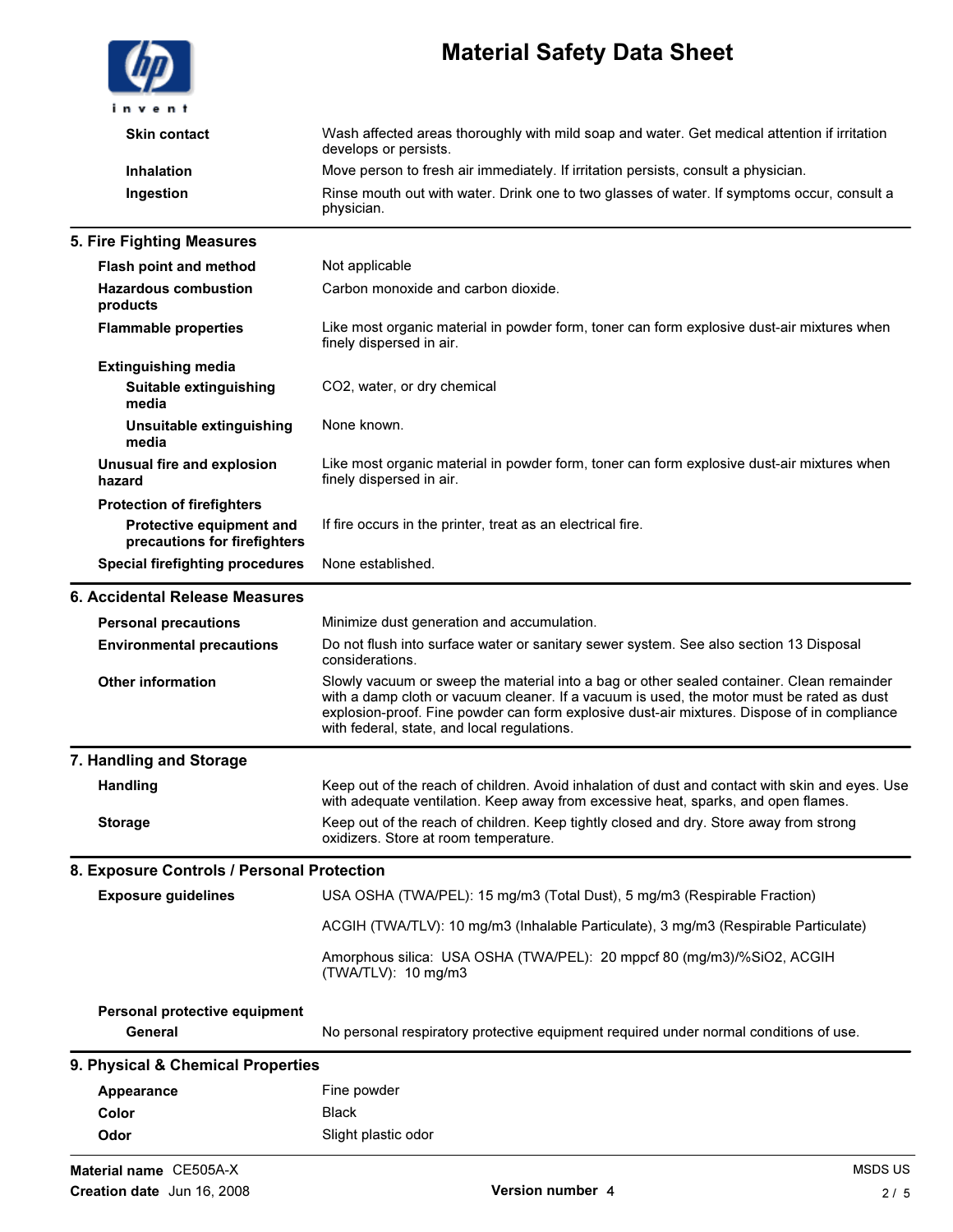# Material Safety Data Sheet



| <b>Odor threshold</b>                             | Not available.                                                |
|---------------------------------------------------|---------------------------------------------------------------|
| <b>Physical state</b>                             | Not available.                                                |
| Form                                              | solid                                                         |
| рH                                                | Not applicable                                                |
| <b>Melting point</b>                              | Not available.                                                |
| <b>Freezing point</b>                             | Not available.                                                |
| <b>Boiling point</b>                              | Not applicable                                                |
| <b>Flash point</b>                                | Not applicable                                                |
| <b>Evaporation rate</b>                           | Not applicable                                                |
| <b>Flammability</b>                               | Not available.                                                |
| Flammability limits in air,<br>upper, % by volume | Not available.                                                |
| Flammability limits in air,<br>lower, % by volume | Not flammable                                                 |
| Vapor pressure                                    | Not applicable                                                |
| <b>Vapor density</b>                              | Not applicable                                                |
| <b>Specific gravity</b>                           | $1.4 - 1.8$ (H2O = 1)                                         |
| <b>Relative density</b>                           | Not available.                                                |
| Solubility (water)                                | Negligible in water. Partially soluble in toluene and xylene. |
| <b>Partition coefficient</b><br>(n-octanol/water) | Not available.                                                |
| <b>Auto-ignition temperature</b>                  | Not applicable                                                |
| <b>Decomposition temperature</b>                  | Not available.                                                |
| <b>Softening point</b>                            | 212 - 302 °F (100 - 150 °C)                                   |
| <b>Viscosity</b>                                  | Not applicable                                                |
| <b>Other information</b>                          | Decomposition temperature: > 200 °C                           |
| 10. Chemical Stability & Reactivity Information   |                                                               |
| <b>Chemical stability</b>                         | Stable under normal storage conditions.                       |
| <b>Conditions to avoid</b>                        | Imaging Drum: Exposure to light                               |
|                                                   |                                                               |

| 11. Toxicological Information                |                                     |
|----------------------------------------------|-------------------------------------|
| <b>Possibility of hazardous</b><br>reactions | Will not occur.                     |
| <b>Hazardous decomposition</b><br>products   | Carbon monoxide and carbon dioxide. |
| Incompatible materials                       | Strong oxidizers                    |

| Oral toxicity              | LD50/oral/rat >2000 mg/kg; Not harmful. (OECD 401). Not classified for acute oral toxicity<br>according to EU Directive 67/548/EEC and 1999/45/EC. |
|----------------------------|----------------------------------------------------------------------------------------------------------------------------------------------------|
| <b>Inhalation toxicity</b> | No information available.                                                                                                                          |
|                            | Not classified for acute inhalation toxicity according to EU Directive 67/548/EEC and<br>1999/45/EC.                                               |
| Eye irritation             | Not classified as irritant, according to OSHA Hazard Communication Standard (HCS) and EU<br>Directive 67/548/FFC and as amended.                   |
| <b>Sensitization</b>       | Not classified as a sensitizer according to EU Directive 67/548/EEC and as amended, and<br>OSHA HCS (US).                                          |
| <b>Chronic toxicity</b>    | No information available.                                                                                                                          |
| Carcinogenicity            | None of the other ingredients in this preparation are classified as carcinogens according to<br>ACGIH, EU, IARC, MAK, NTP or OSHA.                 |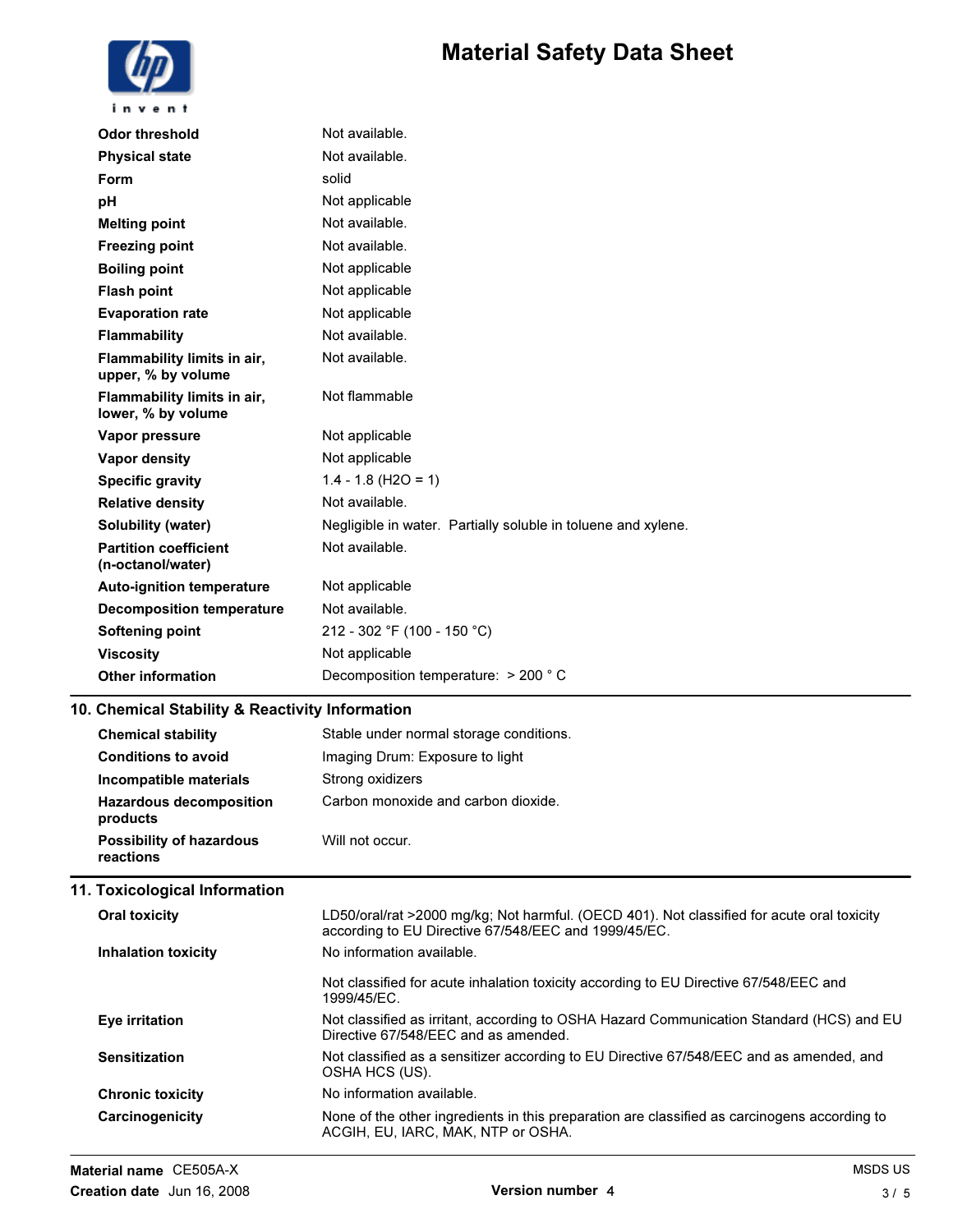| invent                                                | <b>Material Safety Data Sheet</b>                                                                                                                                                                                                                                                                                 |  |
|-------------------------------------------------------|-------------------------------------------------------------------------------------------------------------------------------------------------------------------------------------------------------------------------------------------------------------------------------------------------------------------|--|
|                                                       |                                                                                                                                                                                                                                                                                                                   |  |
| <b>Mutagenicity</b><br><b>Reproductive toxicity</b>   | Negative, does not indicate mutagenic potential (Ames Test: Salmonella typhimurium)<br>Not classified as toxic according to EU Directive 67/548/EEC and as amended, California<br>Prop. 65, and DFG (Germany).                                                                                                    |  |
| 12. Ecological Information                            |                                                                                                                                                                                                                                                                                                                   |  |
| <b>Ecotoxicity</b>                                    | 96.00 Hours, LL50 > 1000 mg/l, rainbow trout                                                                                                                                                                                                                                                                      |  |
| Persistence and degradability                         | Not available.                                                                                                                                                                                                                                                                                                    |  |
| 13. Disposal Considerations                           |                                                                                                                                                                                                                                                                                                                   |  |
| <b>Disposal instructions</b>                          | Do not shred toner cartridge, unless dust-explosion prevention measures are taken. Finely<br>dispersed particles may form explosive mixtures in air. Dispose of in compliance with federal,<br>state, and local regulations.                                                                                      |  |
|                                                       | HP's Planet Partners (trademark) supplies recycling program enables simple, convenient<br>recycling of HP original inkjet and LaserJet supplies. For more information and to determine<br>if this service is available in your location, please visit http://www.hp.com/recycle.                                  |  |
| 14. Transport Information                             |                                                                                                                                                                                                                                                                                                                   |  |
| Not available.                                        |                                                                                                                                                                                                                                                                                                                   |  |
| General                                               | Not a regulated article under United States DOT, IATA, ADR, IMDG, or RID.                                                                                                                                                                                                                                         |  |
| 15. Regulatory Information                            |                                                                                                                                                                                                                                                                                                                   |  |
| <b>US federal regulations</b>                         | US EPA TSCA Inventory: All chemical substances in this product comply with all rules or<br>orders under TSCA.                                                                                                                                                                                                     |  |
| <b>CERCLA (Superfund) reportable quantity</b><br>None |                                                                                                                                                                                                                                                                                                                   |  |
|                                                       | Superfund Amendments and Reauthorization Act of 1986 (SARA)                                                                                                                                                                                                                                                       |  |
| <b>Hazard categories</b>                              | Immediate Hazard - No<br>Delayed Hazard - No<br>Fire Hazard - No<br>Pressure Hazard - No<br>Reactivity Hazard - No                                                                                                                                                                                                |  |
| Section 302 extremely<br>hazardous substance          | No                                                                                                                                                                                                                                                                                                                |  |
| <b>Section 311 hazardous</b><br>chemical              | No                                                                                                                                                                                                                                                                                                                |  |
| <b>International regulations</b>                      | All chemical substances in this HP product have been notified or are exempt from notification<br>under chemical substances notification laws in the following countries: US (TSCA), EU<br>(EINECS/ELINCS), Switzerland, Canada (DSL/NDSL), Australia, Japan, Philippines, South<br>Korea, New Zealand, and China. |  |
| <b>State regulations</b>                              | Not applicable.                                                                                                                                                                                                                                                                                                   |  |
| <b>16. Other Information</b>                          |                                                                                                                                                                                                                                                                                                                   |  |
| <b>HMIS<sup>®</sup></b> ratings                       | Health: 1<br>Flammability: 1<br>Physical hazard: 0                                                                                                                                                                                                                                                                |  |
| <b>NFPA ratings</b>                                   | Health: 1<br>Flammability: 1<br>Instability: 0                                                                                                                                                                                                                                                                    |  |
| <b>Issue date</b>                                     | Apr 29 2009 1:17PM                                                                                                                                                                                                                                                                                                |  |
| <b>Revision</b>                                       | 3                                                                                                                                                                                                                                                                                                                 |  |
| <b>Replaces sheet dated</b>                           | Apr 26 2009 11:01PM                                                                                                                                                                                                                                                                                               |  |